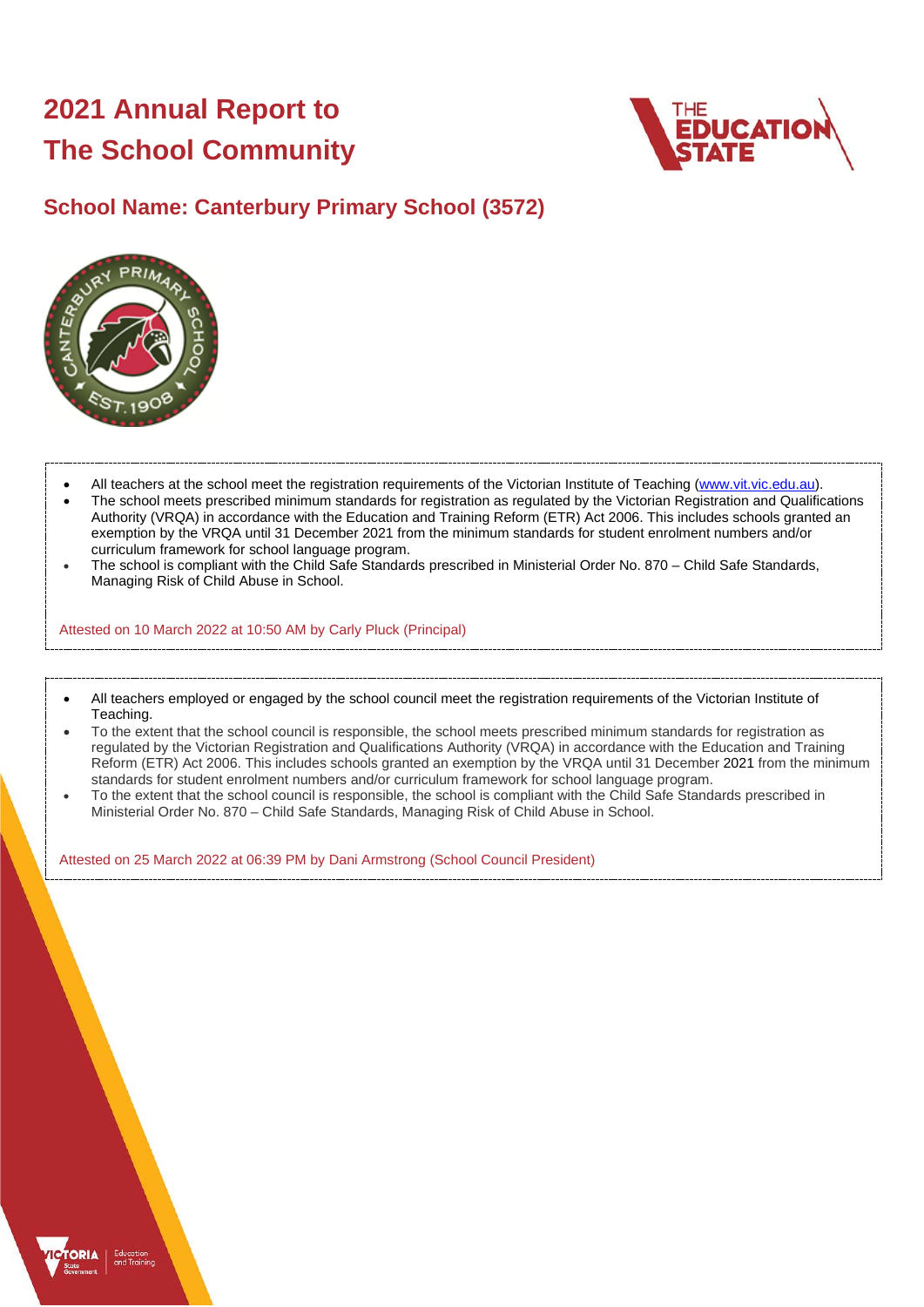

## How to read the Annual Report

## What does the *'About Our School'* commentary section of this report refer to?

The 'About our school' commentary provides a brief background on the school, an outline of the school's performance over the year and future directions.

The 'School Context' describes the school's vision, values and purpose. Details include the school's geographic location, size and structure, social characteristics, enrolment characteristics and special programs.

The 'Framework for Improving Student Outcomes (FISO)' section includes the improvement initiatives the school has selected and the progress they have made towards achieving them through the implementation of their School Strategic Plan and Annual Implementation Plan.

### What does the *'Performance Summary'* section of this report refer to?

The Performance Summary includes the following:

#### **School Profile**

- student enrolment information
- the school's 'Student Family Occupation and Education' category
- a summary of parent responses in the Parent Opinion Survey, shown against the statewide average for Primary schools
- school staff responses in the area of School Climate in the School Staff Survey, shown against the statewide average for Primary schools

#### **Achievement**

- English and Mathematics for Teacher Judgements against the curriculum
- English and Mathematics for National Literacy and Numeracy tests (NAPLAN).

#### **Engagement**

Student attendance at school

#### **Wellbeing**

Student responses to two areas in the Student Attitudes to School Survey:

- Sense of Connectedness
- Management of Bullying

Results are displayed for the latest year and the average of the last four years (where available). As NAPLAN tests were not conducted in 2020, the NAPLAN 4-year average is the average of 2018, 2019 and 2021 data in the 2021 Performance Summary.

### Considering COVID-19 when interpreting the Performance Summary

The Victorian community's experience of COVID-19, including remote and flexible learning, had a significant impact on normal school operations in 2020 and 2021. This impacted the conduct of assessments and surveys. Readers should be aware of this when interpreting the Performance Summary.

For example, in 2020 and 2021 school-based surveys ran under changed circumstances, and NAPLAN was not conducted in 2020. Absence and attendance data during this period may have been influenced by local processes and procedures adopted in response to remote and flexible learning.

Schools should keep this in mind when using this data for planning and evaluation purposes.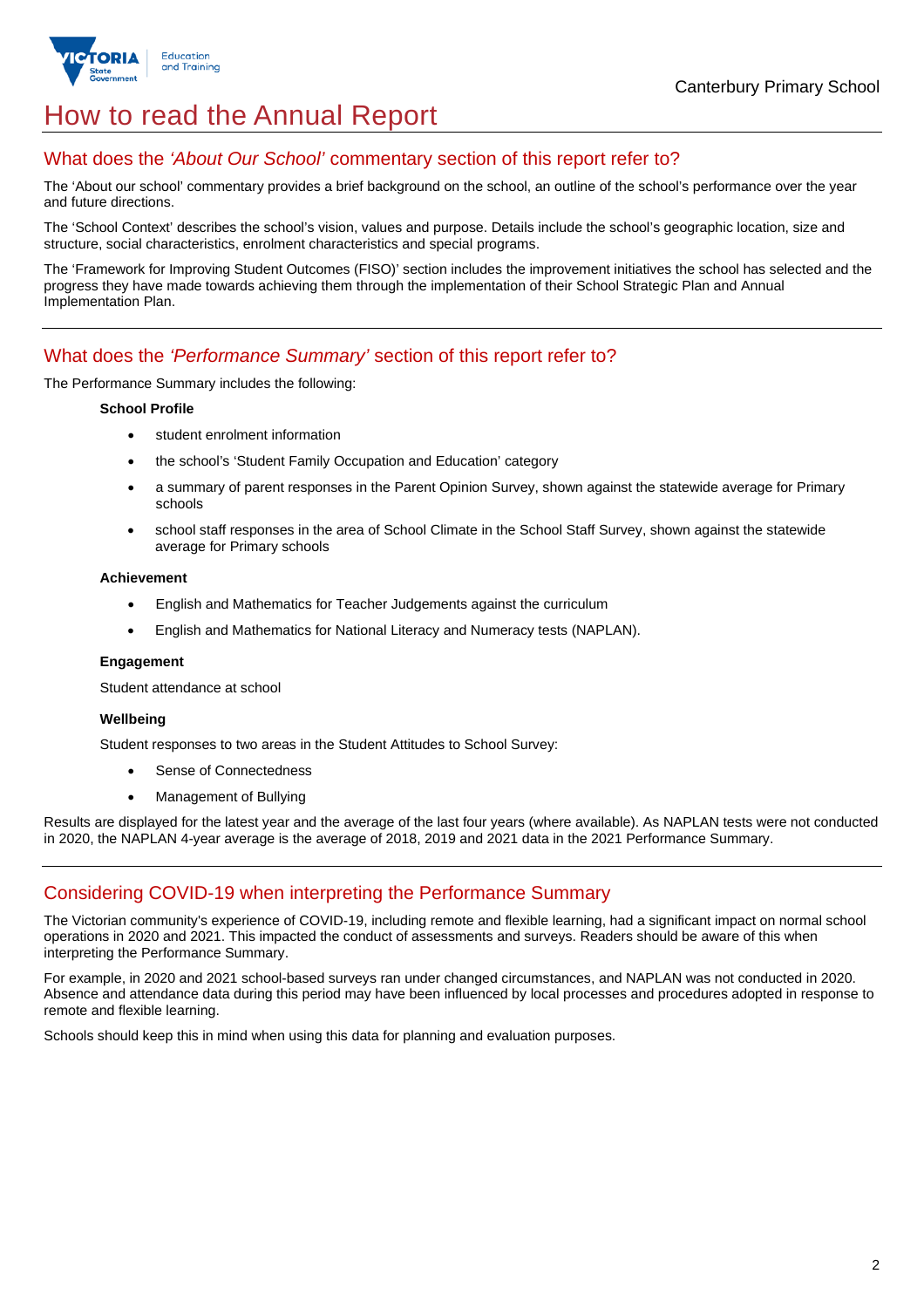

## How to read the Annual Report (continued)

#### What do *'Similar Schools'* refer to?

Similar Schools are a group of Victorian government schools with similar characteristics to the school.

This grouping of schools has been created by comparing each school's socio-economic background of students, the number of non-English speaking students and the school's size and location.

## What does *'NDP'* or '*NDA*' mean?

'NDP' refers to no data being published for privacy reasons or where there are insufficient underlying data. For example, very low numbers of participants or characteristics that may lead to identification will result in an 'NDP' label.

'NDA' refers to no data being available. Some schools have no data for particular measures due to low enrolments. There may be no students enrolled in some year levels, so school comparisons are not possible.

Note that new schools only have the latest year of data and no comparative data from previous years. The Department also recognises unique circumstances in Specialist, Select Entry, English Language, Community Schools and schools that changed school type recently, where school-to-school comparisons are not appropriate.

## What is the *'Victorian Curriculum'*?

The Victorian Curriculum F–10 sets out what every student should learn during his or her first eleven years of schooling. The curriculum is the common set of knowledge and skills required by students for life-long learning, social development and active and informed citizenship.

The Victorian Curriculum is assessed through teacher judgements of student achievement based on classroom learning.

The curriculum has been developed to ensure that school subjects and their achievement standards enable continuous learning for all students, including students with disabilities.

The 'Towards Foundation Level Victorian Curriculum' is integrated directly into the curriculum and is referred to as 'Levels A to D'.

'Levels A to D' may be used for students with disabilities or students who may have additional learning needs. These levels are not associated with any set age or year level that links chronological age to cognitive progress (i.e., there is no age expected standard of achievement for 'Levels A to D').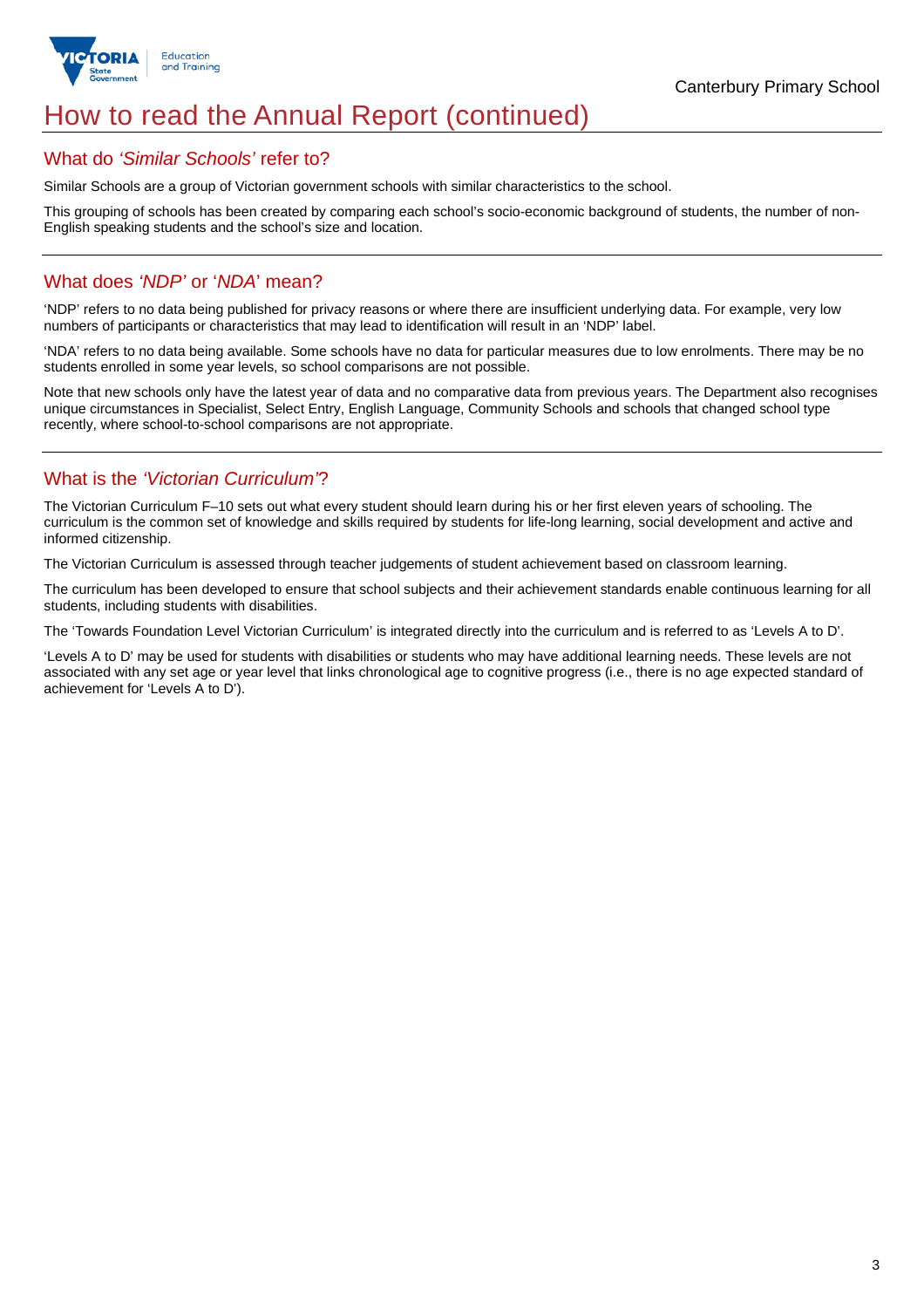

## **About Our School**

## School context

Canterbury Primary School is located in Canterbury, approximately 16 kilometres east of Melbourne CBD.

Our school vision is to create a passionate learning community that inspires, challenges and supports all students to achieve their personal best and to make a positive contribution to the world in which they live. Our school values (respect, responsibility, integrity and resilience) guide the decisions and behaviours of all members of our school community. In addition our learner dispositions (curiosity, creativity, self-efficacy, self-regulation, resilience and collaboration), which were developed in collaboration with students, staff and parents, and launched in 2021, provide all community members with a shared language of learning, outlining the characteristics or attitudes that we aim to foster in all learners.

At Canterbury Primary School, our moral purpose is to engage students through authentic, relevant, and contextualised learning experiences. We believe that finding opportunities to enhance student voice, agency and leadership will improve student engagement, wellbeing and achievement outcomes. Students from Prep to Year 6 have a say in what they learn, how they learn and how they will be assessed. Teachers are skilled in planning learning experiences that engage students through their own interests, while still addressing student needs, skills, dispositions and relevant curriculum standards. We believe that learning requires purpose, context, and audience.

At the time of February 2021 census, a total of 619 students were enrolled, which included 288 female students and 331 male students. 18% of students had English as an additional language, 1% were Aboriginal or Torres Strait Islander and no students were located overseas.

Our workforce comprised 45.06 full-time equivalent (FTE) staff members. This included 1 Principal, 1 Assistant Principal, 3 Learning Specialists, 34 teaching staff, 5 specialist teachers (Music, Art, Mandarin and PE), 4 integration aides, 2 Business Managers, 2 administration staff, 1 First Aid Officer, 1 librarian and 1 grounds/maintenance person. No staff are Aboriginal or Torres Strait Islander.

Canterbury Primary School falls into the lowest socio-economic band value, which is based on the school's Student Family Occupation and Education index (SFOE), taking into account parents' occupations and education. The Student Family Occupation and Education is a measure of 'context' which speaks about the demographic of the school community. SFOE scores range between 0 and 1.0 and are converted to bands based on a quartile approach (low, low-medium, medium, high). A 'low' score represents high parent education level and high socio-economic advantage.

## Framework for Improving Student Outcomes (FISO)

In 2021, our Annual Implementation Plan (AIP) focused on supporting the 2021 Priorities, as determined by the Department of Education in response to the pandemic. All Victorian government schools worked towards common Key Improvement Strategies (KIS), which were:

- Learning, catch-up and extension priority
- Happy, active and healthy kids priority
- Connected schools priority

Despite ongoing disruption caused by school closures in 2021, we had success in each of the above areas, which has allowed us to gain momentum as we progress into 2022. Some highlights in relation to the above KIS include, but are not limited to:

• Participation in a School Review during Term 2 and subsequently the endorsement of a new 4-year School Strategic Plan, helping to guide our school towards ongoing improvement.

• A school-wide Instructional Framework was reviewed, refined, implemented and monitored throughout the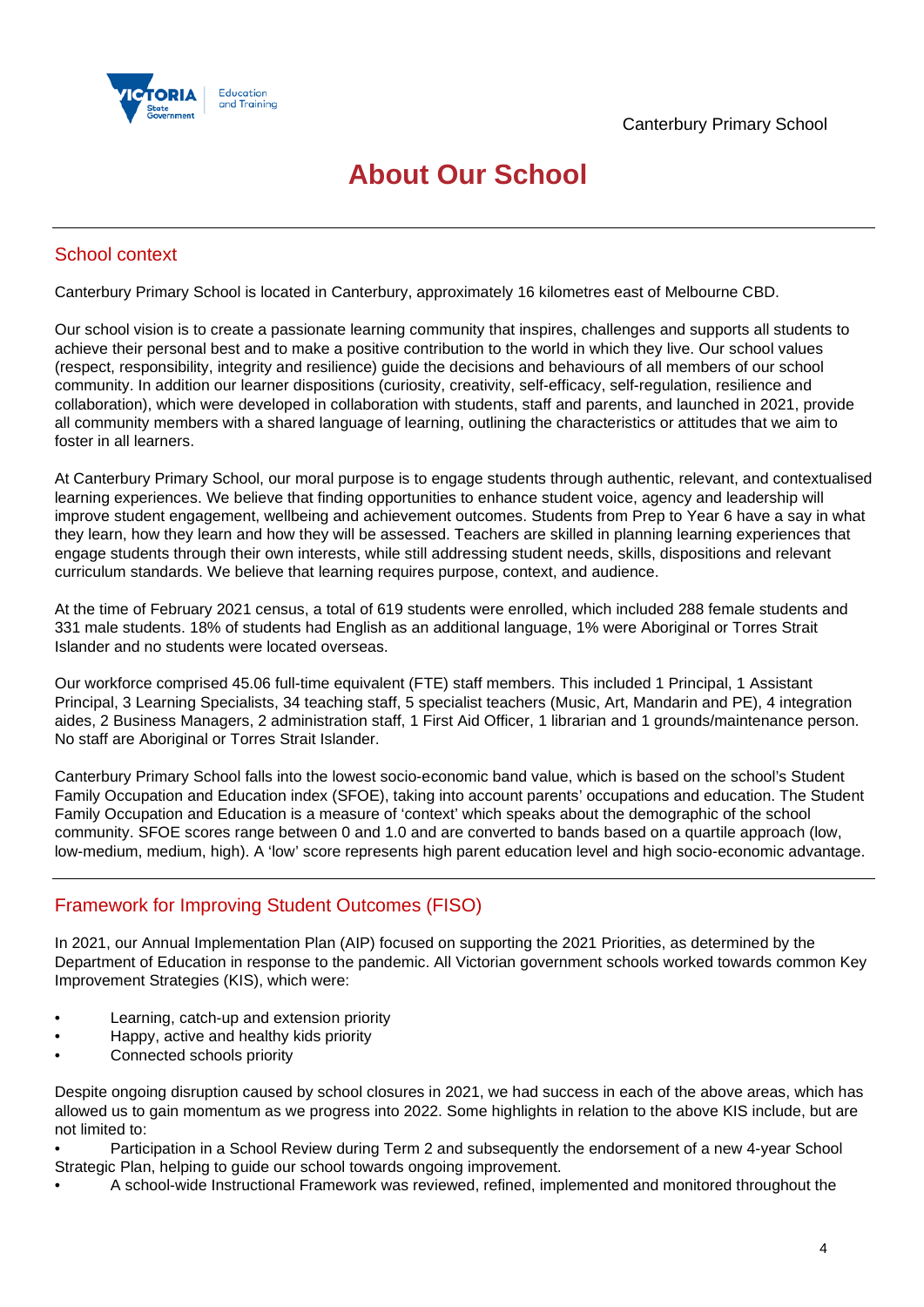

year. This provided staff with a common language and supported teacher planning, lesson structure and most importantly, student learning experience regardless of age or classroom.

- Delivery of a professional learning series for teaching staff on differentiation strategies.
- Implementation of a school-wide spelling program, which has significantly improved student outcomes from across the school and is reflected in 2021 NAPLAN Learning Gain Data, which is included in this report.

• Launch of the CPS Learner Dispositions, helping to develop, at a surface level, a shared language of what learning characteristics are most valued by students, staff and parents at Canterbury Primary School.

• Appointment of a substantive Principal and Assistant Principal.

### Achievement

Students at Canterbury Primary School have continued to achieve high outcomes in areas of Literacy and Numeracy. Students have performed above similar schools and schools from across the state, which is reflected in both teacher judgements and NAPLAN Data, included in this report.

As mentioned above, a significant focus in 2021 was the implementation of a school-wide instructional framework, which helped to improve consistency and teacher collaboration. This ensured that all lessons, whether that be Literacy, Numeracy or Science, included common elements, such as learning intentions, success criteria, vocabulary, EAL considerations, differentiation, learner proficiencies and feedback. Once implemented, teacher workplans were monitored by the School Improvement Team and areas for improvement were identified, such as differentiation, which informed our professional learning calendar in Semester Two. This focus supported all teachers to develop an understanding of how you can differentiate the content, process, product or environment to better support our learners to engage and achieve. This learning will support our staff's participation in the Department's Professional Learning Communities training, which focuses on the collaborative design, use and analysis of assessment and data, which we are scheduled to begin in Term 3, 2022.

Additionally, we successfully delivered the Tutor Learning Initiative, which was funded by the Department of Education. This allowed us to identify students who were at-risk or had not made progress during 2020, and in response, target intervention efforts to best support their individual needs. Student learning goals were documented and tracked using Individual Education Plans, regular updates were shared with parents, and the use of common assessment tools, such as Progressive Achievement Tests (PAT) were used school-wide to monitor student achievement and growth.

In 2022, all Victorian Government Schools are required to have a focus on improving numeracy outcomes due to a decline in state-wide numeracy data, which is a decline we have also observed at Canterbury Primary School. Our response is to review our current Zoned Maths Program, which is how we teach the Number and Algebra curriculum and make improvements based on data gained through opinion surveys, learning walks, discussion and the analysis of planning documentation. At the time of writing this report, we have commenced our review of Zoned Maths, and will utilise our pupil-free day on April 26th 2022, to deliver professional learning for staff in response to findings and recommendations made by the panel.

## Engagement

Students at Canterbury Primary School are highly engaged and connected to their school. Our attendance data improved through the second year of the Covid-19 Pandemic, given there were no extended family holidays planned, which is usually a common factor in our annual attendance data. Our Attitudes to School Survey data continued to reflect a high level of positive endorsement from students surveyed in Years 4 - 6. Of note, Stimulated Learning had a positive endorsement of 100% (similar schools 78% and state 79%), Community Connections had a positive endorsement of 91% (similar schools 80% and state 71%) and Student Voice and Agency had a positive endorsement of 92% (similar schools 65% and state 67%).

Given the restrictions and density limits in place during 2021, our school pivoted to weekly virtual assemblies hosted by our School Captains and Technology Ministers. This provided all community members with a regular opportunity to connect with each other and celebrate what was happening in classrooms. Our student leaders ran 'guess the teacher'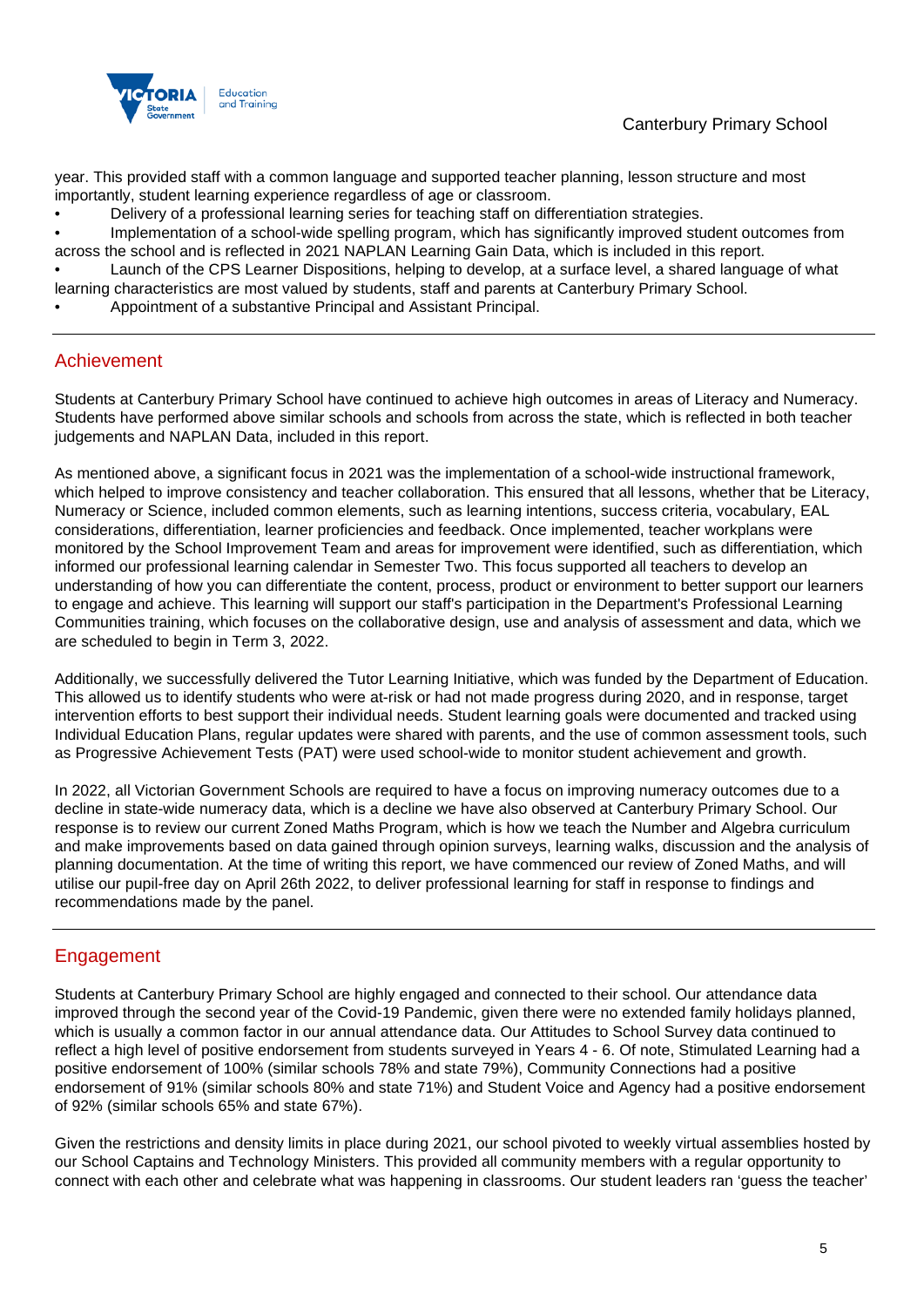

games, regular competitions and produced weekly student newsletters to further engage our students.

Authentic opportunities for student leadership were further explored and provided for students school-wide. For example, to coincide with our Makerspace/Colour Run Fundraiser in Term 4, 2 students from each class were nominated by their peers to join the Makerspace Advisory Group, assisting teacher and principal class staff to plan and spend money raised, which equated to approximately \$40,000. Our CPS Parliamentary Program continued, our Year 5 students refined Ministerial roles for 2022, and we plan to include Year 3 students in the Senate in 2022.

We worked closely with the Canterbury Parents' Association (CPA) to engage families throughout the year. Some examples include the delivery of modified fundraising activities (such as Lucy Liu cook at home kits), school holiday activity packs and a school-wide Where's Wally hunt, offered to all families on the first day of Spring, which was wellreceived by students, staff and parents. Further work to engage parents and carers will occur during 2022, acknowledging that there is some fatigue felt in the community after the last two years. While our 2021 Parent Opinion Survey only engaged 19% (approximately 40 parents) of responses, we did run a well-attended NAPLAN Forum (approximately 100 families) and have been successful in recruiting new parent members at both CPA and School Council for the year ahead.

## **Wellbeing**

At Canterbury Primary School, we understand the pivotal role that wellbeing plays in a student's education. While it is always important to ensure that support strategies are varied and modified to suit individual needs and circumstances, this was particularly evident in 2021 as students, parents and staff continued to navigate the many parts of the year affected by Covid-19.

Some of the ways we supported student wellbeing during 2021 includes, but is not limited to:

• Developing a school-wide wellbeing framework, which we are currently seeking student and parent feedback on, before launching in Term 2 of this year. This framework aims to develop a shared language of what wellbeing programs, policies and processes exist at Canterbury Primary School, and was a key recommendation following our School Review in May of 2021.

• Writing Individual Education Plans for a range of student backgrounds and needs. We also explored other plans, to target behaviour, attendance and personal safety, depending on the child and the supports they required most. These plans were developed in partnership with our school's Health and Wellbeing Key Contact, assigned by the Department of Education.

Adapting our camping program to ensure that all students in Year  $2 - 6$  could participate in a camping experience, even if it was just a sleepover at school.

- Purchased assistive technology, such as C-Pens, to better support students with learning difficulties.
- All staff participated in professional learning facilitated by psychologist, Sabina Read.

• Provided targeted support to year levels, such as Thursday playdates for Year 1 students, who had spent most of their schooling at home.

• Modified our specialist program, with Health lessons now taught by classroom teachers. This ensures a consistent approach, where teaching and support is responsive, relevant and targeted to specific needs.

• Engaged Sex Education Australia (SEA) to work with students in Years 3 – 6. These sessions are based on the curriculum and led by highly experienced facilitators, who also provide a parent information evening before the commencement of the program held in Term 3 each year.

• The Visiting Nurse Service attended during Term 4, which was offered to all families across the school.

In 2022, we have resourced additional teaching staff who have key responsibilities in student wellbeing and inclusion. We are closely monitoring our school-wide health program, seeking feedback on our wellbeing framework before implementation, and are exploring opportunities to engage psychologists and external professional learning providers to run parent forums and professional development for staff.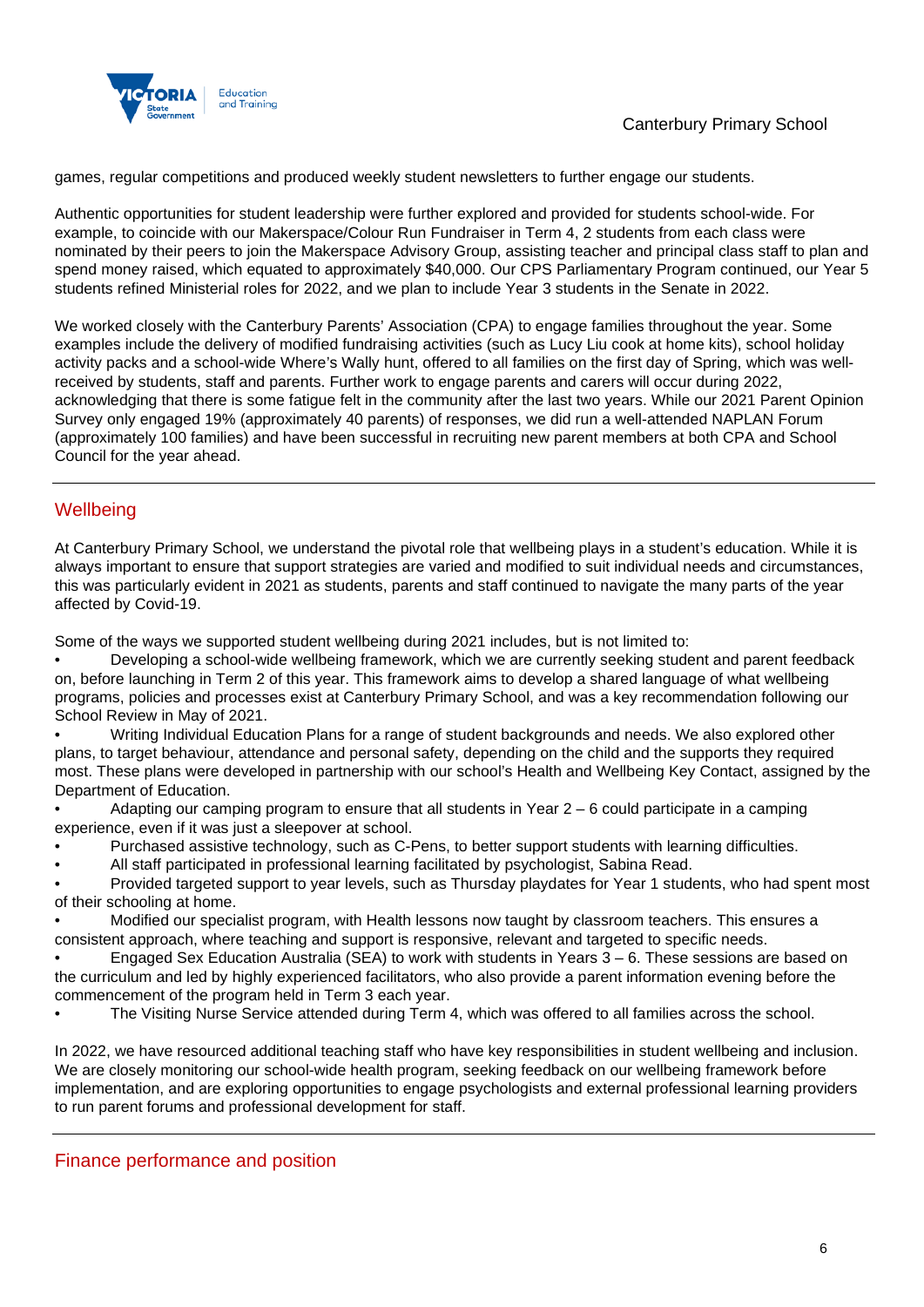

Canterbury Primary School

In 2021, Canterbury Primary School maintained a very sound financial position.

The Financial Performance and Position Report shows an end of year surplus of \$572,597. This reflects stable student enrolment figures and measured expenditure during the pandemic to ensure that learning programs and experiences, such as camps, could continue to the extent possible.

Canterbury Primary School was strongly supported by 'Locally Raised Funds', including a highly successful major fundraiser in Term 4, raising \$43,277, which was spent refurbishing our Makerspace.

During 2021, Canterbury Primary School Council entered into new agreements for cyclical external painting (provided through Programmed Maintenance Services), photocopy and print services (provided through Kyocera/Equigroup) and IT support (JB HiFi Commercial).

Our school received \$5,760 Equity Funding provided through the Department of Education (DET). This was used to support the professional learning needs identified in our Annual Implementation Plan, which included a focus on Individual Education Plans, restorative practices and childhood mental health. As part of our Student Resource Package, we also received DET funding to staff the Tutor Learning Initiative, totalling \$78,970.

Canterbury Primary School received Commonwealth Grants totalling \$7,576. This includes a carry forward Sporting Schools Victoria payment received in 2020, which was used to replace sporting equipment.

> **For more detailed information regarding our school please visit our website at <https://www.canterburyps.vic.edu.au/>**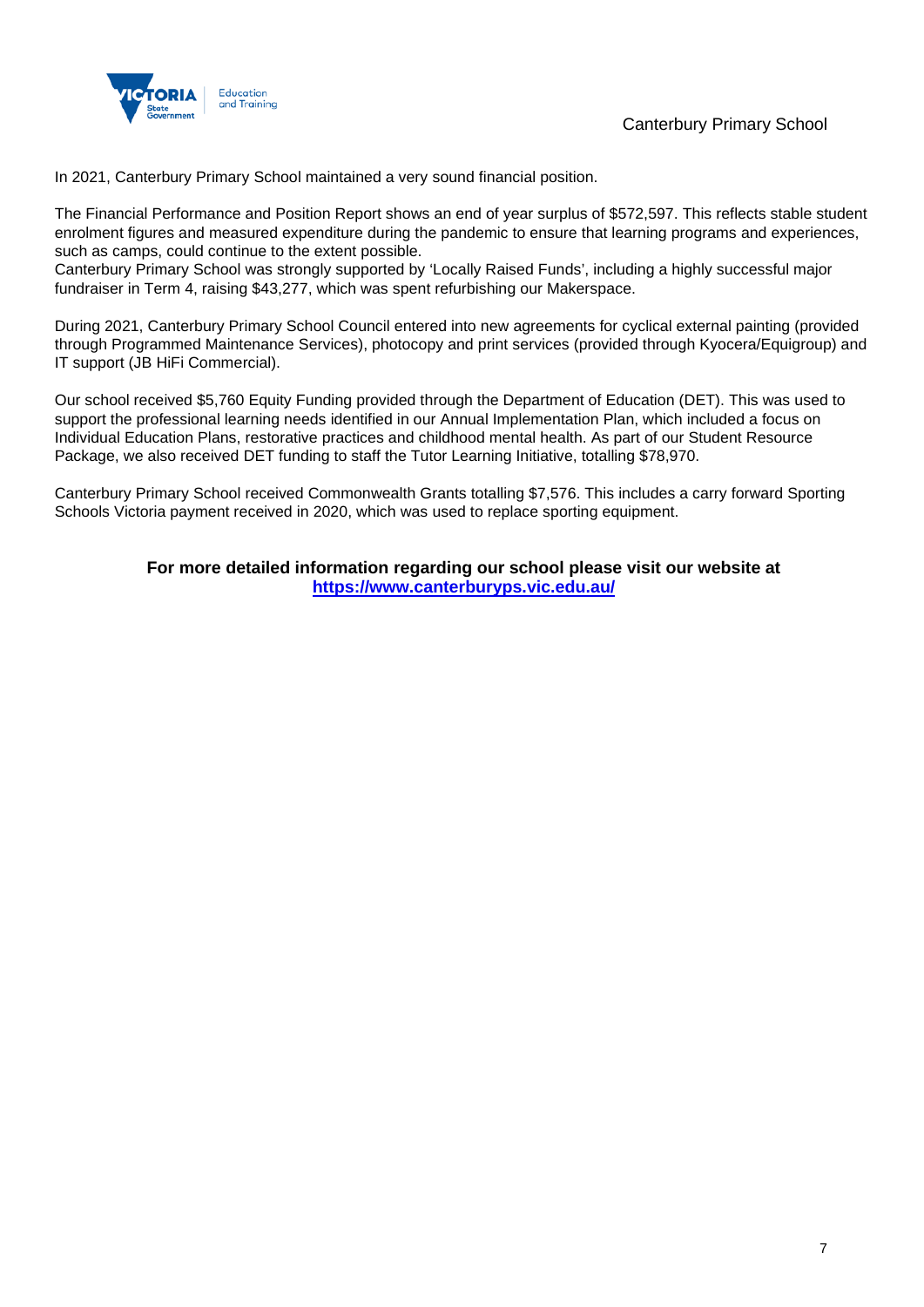

# **Performance Summary**

The Performance Summary for government schools provides an overview of how this school is contributing to the objectives of the Education State and how it compares to other Victorian government schools.

All schools work in partnership with their school community to improve outcomes for children and young people. Sharing this information with parents and the wider school community helps to support community engagement in student learning, a key priority of the Framework for Improving Student Outcomes.

Refer to the 'How to read the Annual Report' section for help on how to interpret this report.

## SCHOOL PROFILE

#### **Enrolment Profile**

A total of 619 students were enrolled at this school in 2021, 288 female and 331 male.

18 percent of students had English as an additional language and 1 percent were Aboriginal or Torres Strait Islander.

#### **Overall Socio-Economic Profile**

The overall school's socio-economic profile is based on the school's Student Family Occupation and Education index (SFOE).

SFOE is a measure of socio-educational disadvantage of a school, based on educational and employment characteristics of the parents/carers of students enrolled at the school. Possible SFOE band values are: Low, Low-Medium, Medium and High. A 'Low' band represents a low level of socio-educational disadvantage, a 'High' band represents a high level of socio-educational disadvantage.

This school's SFOE band value is: Low

#### **Parent Satisfaction Summary**

The percent endorsement by parents on their school satisfaction level, as reported in the annual Parent Opinion Survey.

Percent endorsement indicates the percent of positive responses (agree or strongly agree) from parents who responded to the survey.



#### **School Staff Survey**

The percent endorsement by staff on School Climate, as reported in the annual School Staff Survey.

Percent endorsement indicates the percent of positive responses (agree or strongly agree) from staff who responded to the survey. Data is suppressed for schools with three or less respondents to the survey for confidentiality reasons.

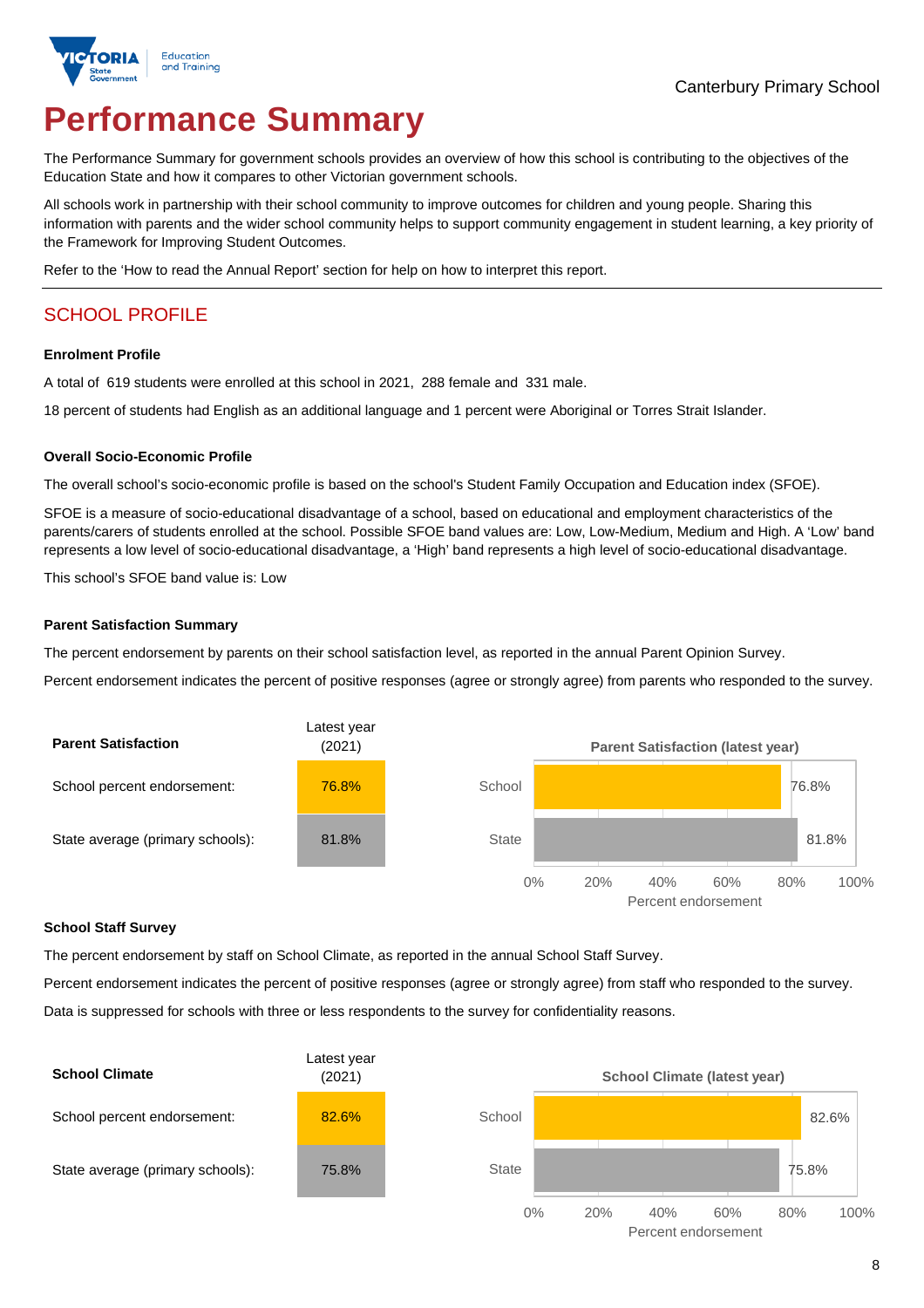

## ACHIEVEMENT

*Key: 'Similar Schools' are a group of Victorian government schools that are like this school, taking into account the*  school's socioeconomic background of students, the number of non-English speaking students and the size and *location of the school.*

#### **Teacher Judgement of student achievement**

Percentage of students working at or above age expected standards in English and Mathematics.



**Mathematics Years Prep to 6** Latest year (2021) School percent of students at or above age expected standards: 98.0% Similar Schools average: 96.5% State average: 84.9%

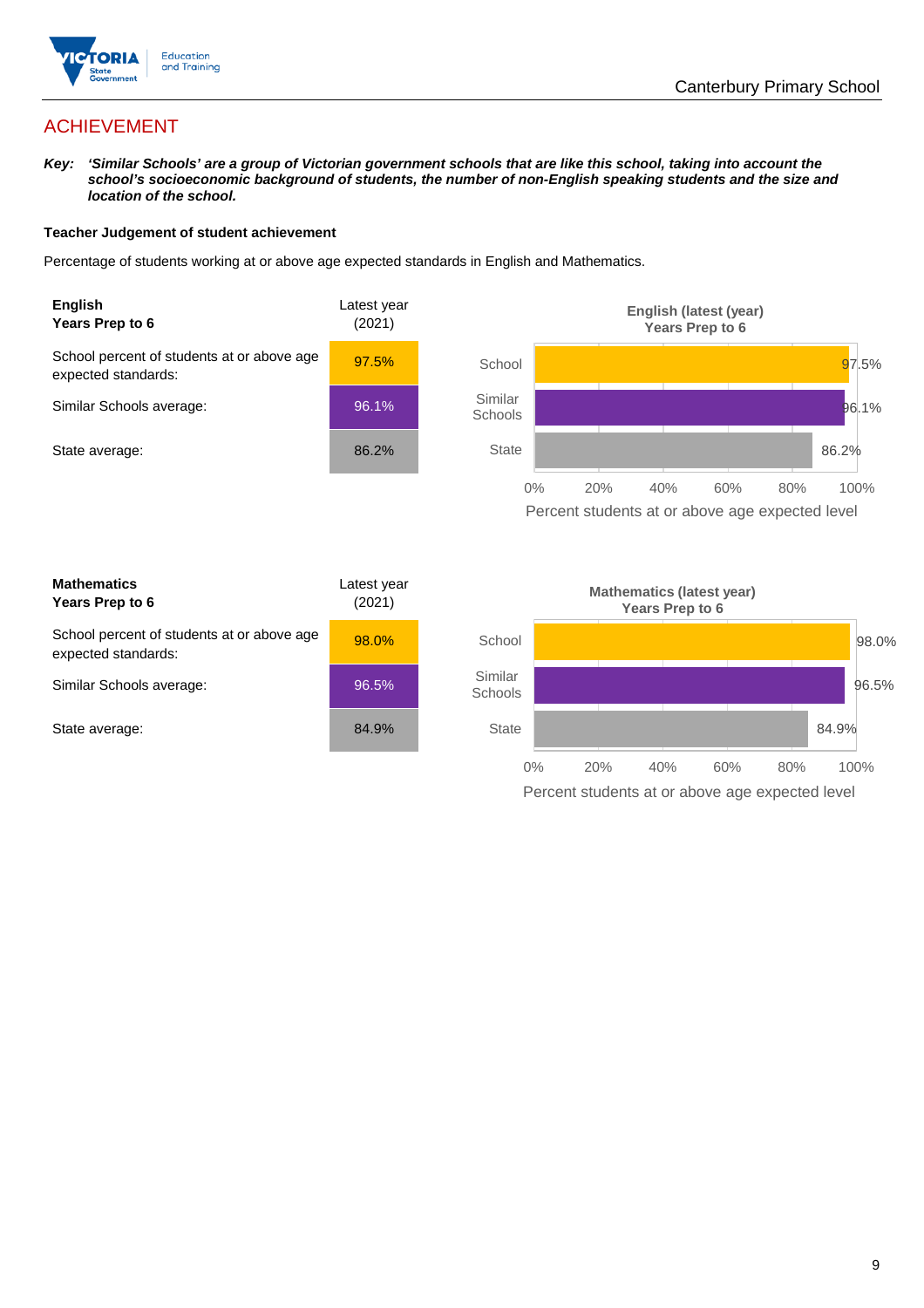

## ACHIEVEMENT (continued)

*Key: 'Similar Schools' are a group of Victorian government schools that are like this school, taking into account the school's socioeconomic background of students, the number of non-English speaking students and the size and location of the school.*

#### **NAPLAN**

Percentage of students in the top three bands of testing in NAPLAN.

Note: NAPLAN tests were not conducted in 2020, hence the 4-year average is the average of 2018, 2019 and 2021 data.

| Reading<br>Year <sub>3</sub>                      | Latest year<br>(2021) | 4-year<br>average |                    | <b>NAPLAN Reading (latest year)</b><br>Year <sub>3</sub>                   |  |
|---------------------------------------------------|-----------------------|-------------------|--------------------|----------------------------------------------------------------------------|--|
| School percent of students in<br>top three bands: | 97.8%                 | 96.7%             | School             | 97.8%                                                                      |  |
| Similar Schools average:                          | 90.8%                 | 90.7%             | Similar<br>Schools | 90.8%                                                                      |  |
| State average:                                    | 76.9%                 | 76.5%             | <b>State</b>       | 76.9%                                                                      |  |
|                                                   |                       |                   | $0\%$              | 40%<br>20%<br>60%<br>80%<br>100%<br>Percent of students in top three bands |  |
| Reading<br>Year 5                                 | Latest year<br>(2021) | 4-year<br>average |                    | <b>NAPLAN Reading (latest year)</b><br>Year 5                              |  |
| School percent of students in<br>top three bands: | 97.5%                 | 91.6%             | School             | 97.5%                                                                      |  |
| Similar Schools average:                          | 86.9%                 | 84.6%             | Similar<br>Schools | 86.9%                                                                      |  |
| State average:                                    | 70.4%                 | 67.7%             | <b>State</b>       | 70.4%                                                                      |  |
|                                                   |                       |                   | $0\%$              | 20%<br>40%<br>60%<br>100%<br>80%<br>Percent of students in top three bands |  |
| <b>Numeracy</b><br>Year <sub>3</sub>              | Latest year<br>(2021) | 4-year<br>average |                    | <b>NAPLAN Numeracy (latest year)</b><br>Year <sub>3</sub>                  |  |
| School percent of students in<br>top three bands: | 92.3%                 | 93.7%             | School             | 92.3%                                                                      |  |
| Similar Schools average:                          | 86.7%                 | 87.2%             | Similar<br>Schools | 86.7%                                                                      |  |
| State average:                                    | 67.6%                 | 69.1%             | <b>State</b>       | 67.6%                                                                      |  |
|                                                   |                       |                   | $0\%$              | 100%<br>20%<br>40%<br>60%<br>80%<br>Percent of students in top three bands |  |
| <b>Numeracy</b><br>Year 5                         | Latest year<br>(2021) | 4-year<br>average |                    | <b>NAPLAN Numeracy (latest year)</b><br>Year 5                             |  |
| School percent of students in<br>top three bands: | 96.3%                 | 90.4%             | School             | 96.3%                                                                      |  |
| Similar Schools average:                          | 81.6%                 | 80.0%             | Similar<br>Schools | 81.6%                                                                      |  |
| State average:                                    | 61.6%                 | 60.0%             | State              | 61.6%                                                                      |  |
|                                                   |                       |                   | $0\%$              | 20%<br>40%<br>60%<br>80%<br>100%                                           |  |

Percent of students in top three bands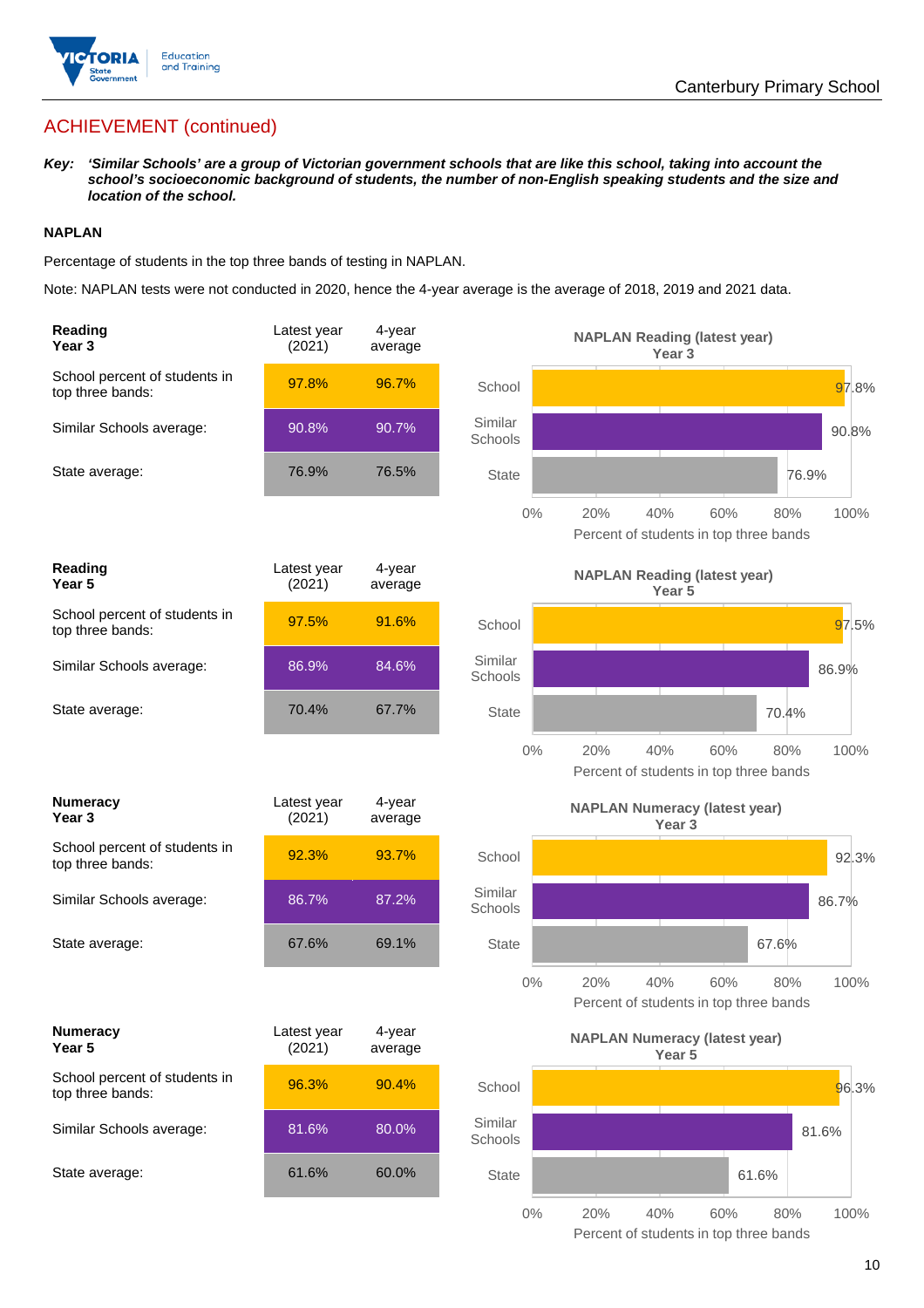

## ACHIEVEMENT (continued)

#### **NAPLAN Learning Gain**

NAPLAN learning gain is determined by comparing a student's current year result relative to the results of all 'similar' Victorian students (i.e., students in all sectors in the same year level who had the same score two years prior). If the current year result is in the top 25 percent, their gain level is categorised as 'High'; middle 50 percent is 'Medium'; bottom 25 percent is 'Low'.

#### **Learning Gain Year 3 (2019) to Year 5 (2021)**

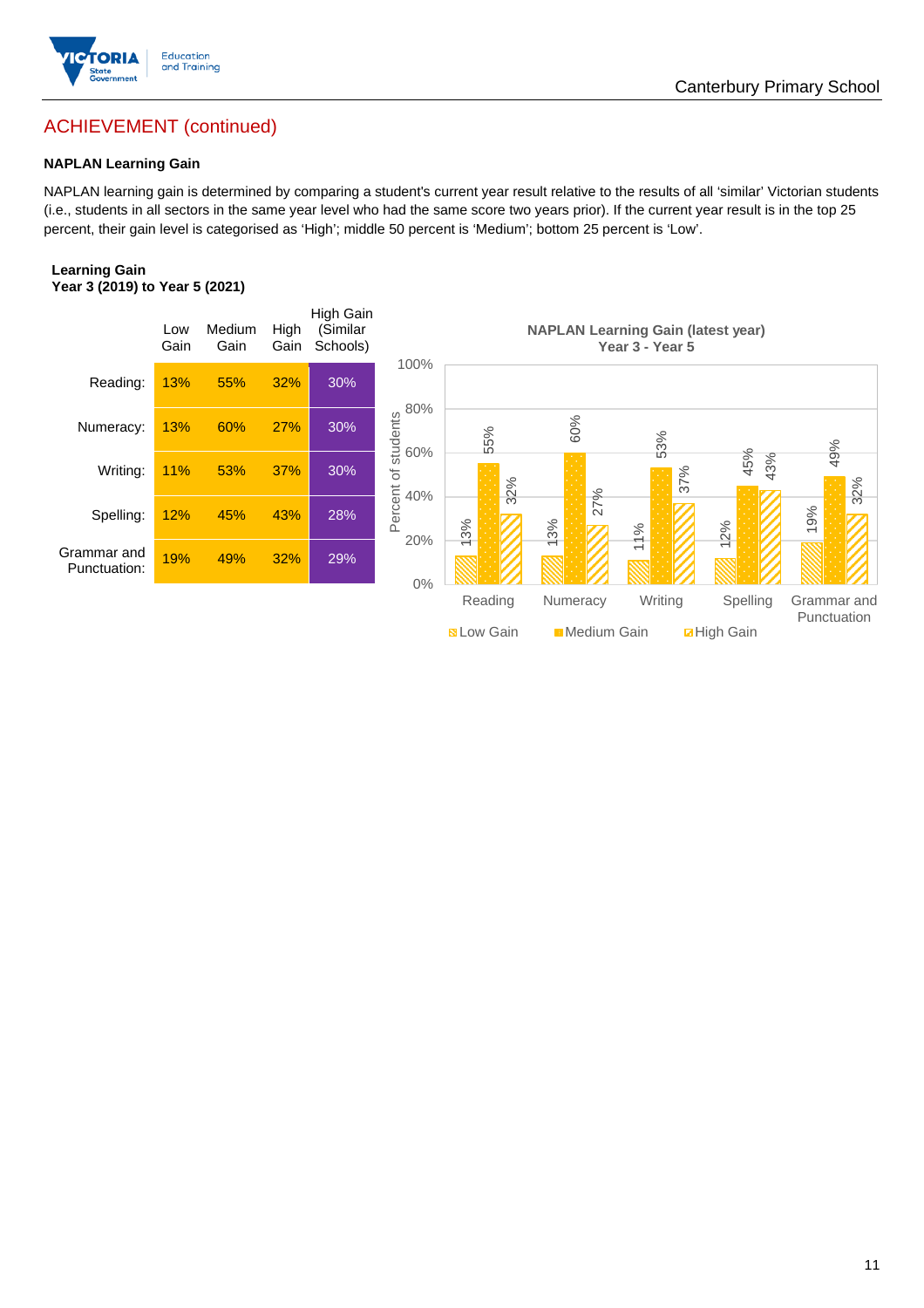

## ENGAGEMENT

*Key: 'Similar Schools' are a group of Victorian government schools that are like this school, taking into account the*  school's socioeconomic background of students, the number of non-English speaking students and the size and *location of the school.*

#### **Average Number of Student Absence Days**

Absence from school can impact on students' learning. Common reasons for non-attendance include illness and extended family holidays. Absence and attendance data in 2020 and 2021 may have been influenced by COVID-19.



#### **Attendance Rate (latest year)**

|                                             | Prep | Year 1 | Year 2 | Year 3 | Year 4 | Year 5 | Year 6 |
|---------------------------------------------|------|--------|--------|--------|--------|--------|--------|
| Attendance Rate by year level<br>$(2021)$ : | 96%  | 95%    | 96%    | 95%    | 97%    | 96%    | 96%    |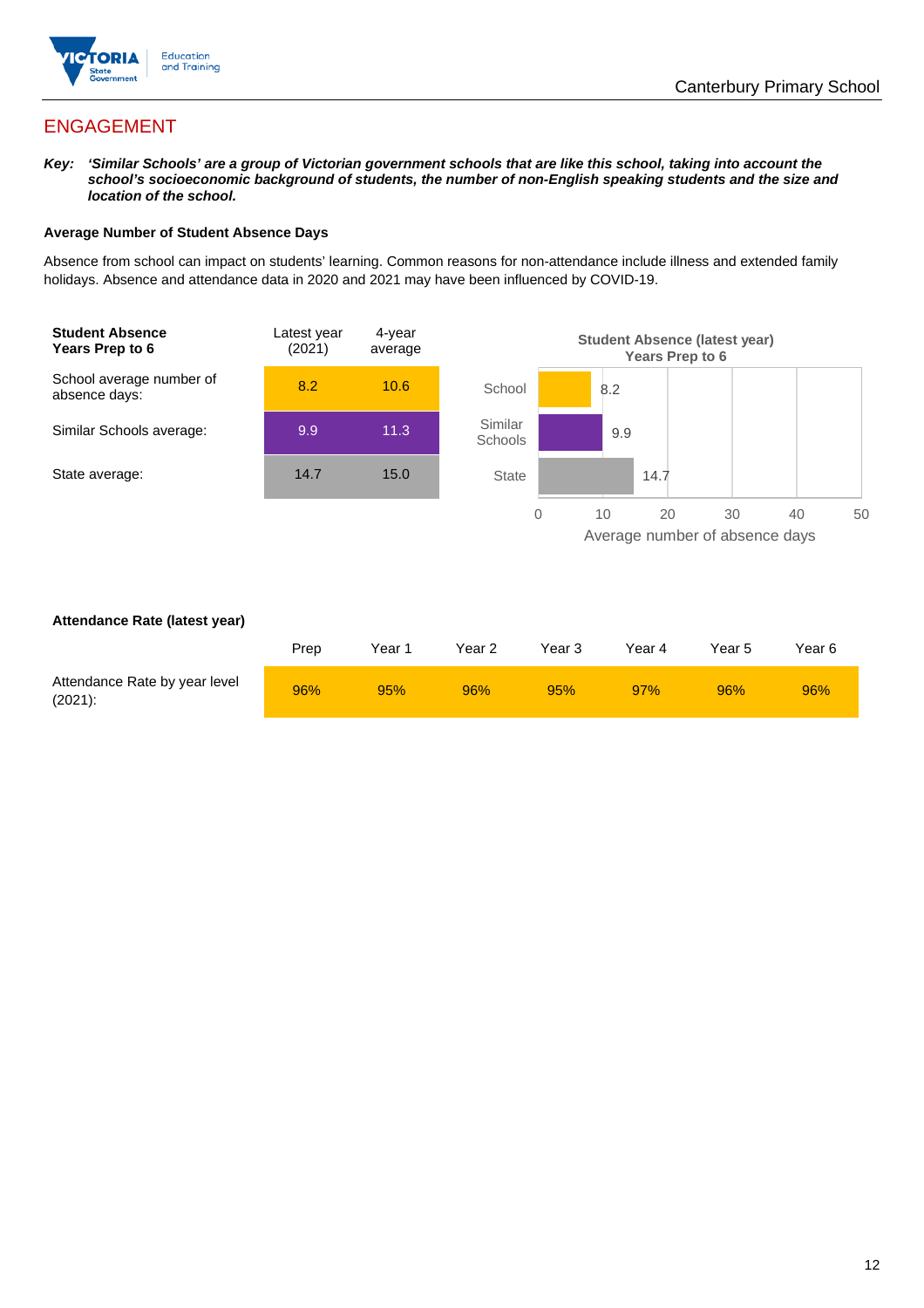

## **WELLBEING**

*Key: 'Similar Schools' are a group of Victorian government schools that are like this school, taking into account the*  school's socioeconomic background of students, the number of non-English speaking students and the size and *location of the school.*

#### **Student Attitudes to School – Sense of Connectedness**

The percent endorsement on Sense of Connectedness factor, as reported in the Attitudes to School Survey completed annually by Victorian government school students, indicates the percent of positive responses (agree or strongly agree).



*Due to lower participation rates, differences in the timing of the survey/length of survey period and the general impact of Covid19 across 2020 and 2021, data are often not comparable with previous years or within similar school groups. Care should be taken when interpreting these results.*



#### **Student Attitudes to School – Management of Bullying**

The percent endorsement on Management of Bullying factor, as reported in the Attitudes to School Survey completed annually by Victorian government school students, indicates the percent of positive responses (agree or strongly agree).

| <b>Management of Bullying</b><br>Years 4 to 6 | Latest year<br>(2021) | 4-year<br>average |  |
|-----------------------------------------------|-----------------------|-------------------|--|
| School percent endorsement:                   | 93.0%                 | 94.4%             |  |
| Similar Schools average:                      | 78.0%                 | 79.5%             |  |
| State average:                                | 78.4%                 | 79.7%             |  |

*Due to lower participation rates, differences in the timing of the survey/length of survey period and the general impact of Covid19 across 2020 and 2021, data are often not comparable with previous years or within similar school groups. Care should be taken when interpreting these results.*

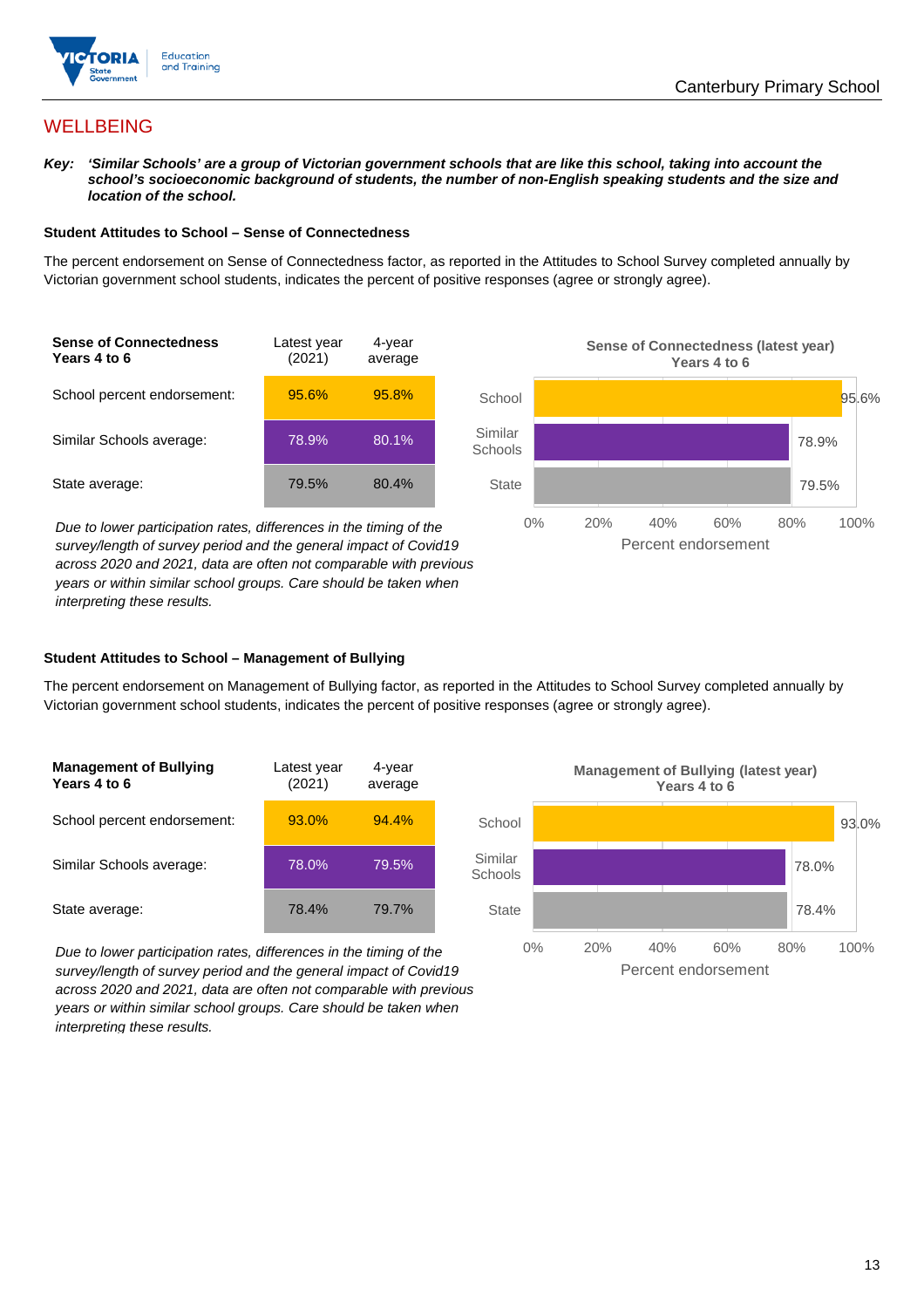

# **Financial Performance and Position**

FINANCIAL PERFORMANCE - OPERATING STATEMENT SUMMARY FOR THE YEAR ENDING 31 DECEMBER, 2021

| <b>Revenue</b>                  | <b>Actual</b> |
|---------------------------------|---------------|
| <b>Student Resource Package</b> | \$5,118,782   |
| Government Provided DET Grants  | \$424,115     |
| Government Grants Commonwealth  | \$7,576       |
| <b>Government Grants State</b>  | \$0           |
| <b>Revenue Other</b>            | \$4,132       |
| <b>Locally Raised Funds</b>     | \$647,743     |
| <b>Capital Grants</b>           | \$0           |
| <b>Total Operating Revenue</b>  | \$6,202,348   |

| Equity $1$                                          | <b>Actual</b> |
|-----------------------------------------------------|---------------|
| Equity (Social Disadvantage)                        | \$5,760       |
| Equity (Catch Up)                                   | \$0           |
| <b>Transition Funding</b>                           | \$0           |
| Equity (Social Disadvantage - Extraordinary Growth) | \$0           |
| <b>Equity Total</b>                                 | \$5.760       |

| <b>Expenditure</b>                    | <b>Actual</b> |
|---------------------------------------|---------------|
| Student Resource Package <sup>2</sup> | \$4,770,404   |
| Adjustments                           | \$0           |
| <b>Books &amp; Publications</b>       | \$15,542      |
| Camps/Excursions/Activities           | \$187,261     |
| <b>Communication Costs</b>            | \$3,884       |
| Consumables                           | \$107,255     |
| Miscellaneous Expense <sup>3</sup>    | \$24,177      |
| <b>Professional Development</b>       | \$18,365      |
| Equipment/Maintenance/Hire            | \$128,620     |
| <b>Property Services</b>              | \$61,478      |
| Salaries & Allowances <sup>4</sup>    | \$79,157      |
| <b>Support Services</b>               | \$144,449     |
| Trading & Fundraising                 | \$49,194      |
| Motor Vehicle Expenses                | \$0           |
| Travel & Subsistence                  | \$0           |
| <b>Utilities</b>                      | \$39,965      |
| <b>Total Operating Expenditure</b>    | \$5,629,752   |
| <b>Net Operating Surplus/-Deficit</b> | \$572,597     |
| <b>Asset Acquisitions</b>             | \$0           |

(1) The equity funding reported above is a subset of the overall revenue reported by the school.

(2) Student Resource Package Expenditure figures are as of 24 Feb 2022 and are subject to change during the reconciliation process.

(3) Miscellaneous Expenses include bank charges, administration expenses, insurance and taxation charges.

(4) Salaries and Allowances refers to school-level payroll.